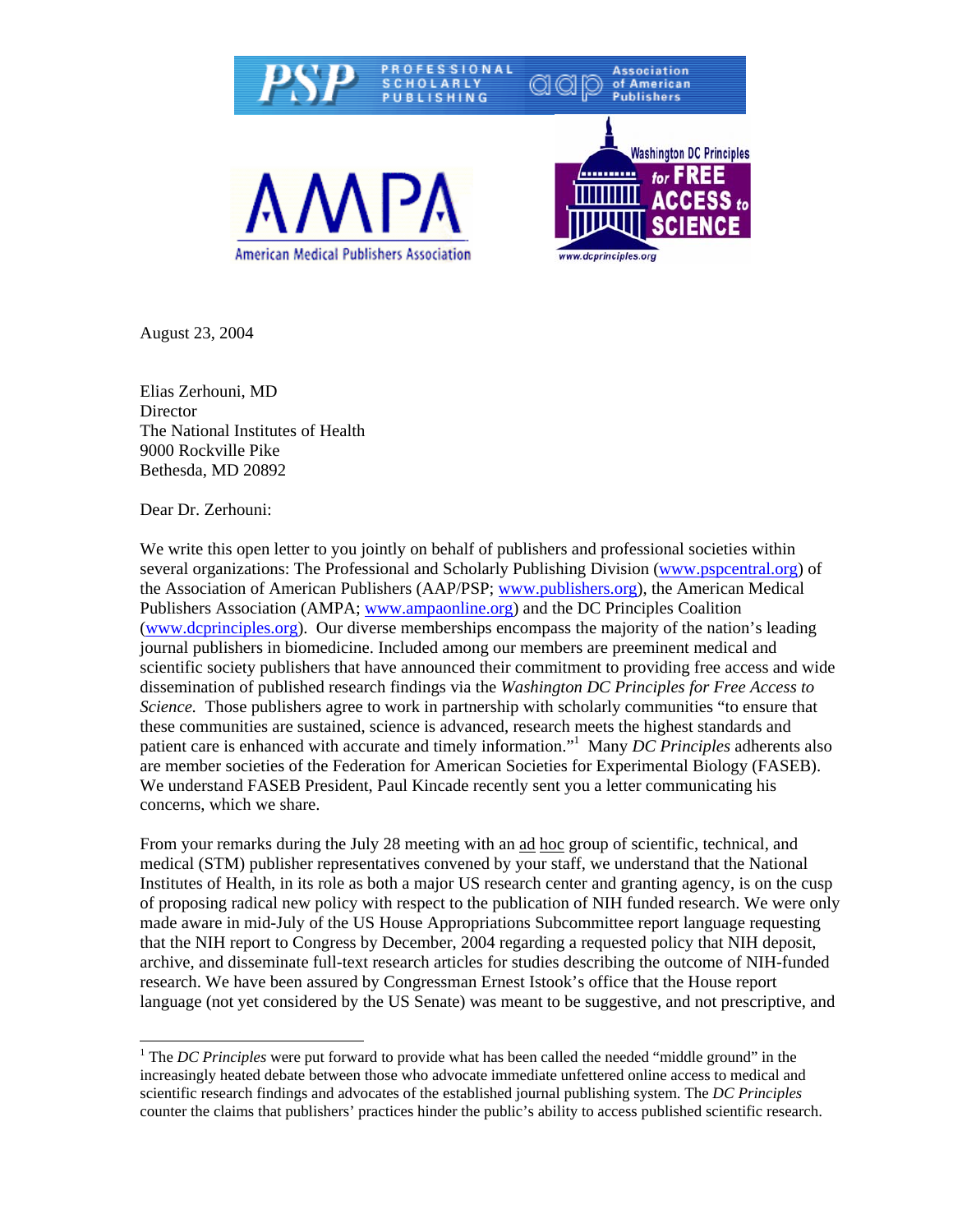was intended to foster a process of consultation by the NIH with all stakeholders before any actual policy guidelines are put forward. From your remarks during our meeting, we were surprised to learn that the House report language was itself "inspired by the NIH", and that you have been considering for some time the NIH's position regarding so-called "open access" publishing models, albeit without apparent input from the broader international STM publishing community.

As the July 28 meeting was called in haste and was our first opportunity to air only briefly some of our concerns, we are alarmed that NIH appears to be rushing to judgement on its policy (possibly including announcement soon in the *Federal Register*) without sufficient advance consultation with key stakeholders, and without full evaluation of the potential impact its decision could have on the very fabric of scientific communication. We urge you to act now to engage leaders within the STM publishing community in an ongoing dialog, in the hope that we might find common ground. We respectfully request that you take this approach now, as we think our guidance would be helpful in advance of your announcing any draft policy for open comment. Should Congress indeed request your policy recommendation by December, 2004, then we stand ready to work with you to achieve that date (which we suggest would be the more appropriate timeframe for announcement in the *Federal Register*).

We understand your forthcoming policy to be driven by two motivations: 1) that the NIH itself should have an easy means to identify publications that result from NIH-funded research, and 2) that US taxpayers should have access to the results of government funded work. The solution you seem to favor is the establishment of PubMedCentral as a central institutional repository at the National Library of Medicine, with mandated deposit (presumably incumbent upon NIH grantee authors themselves) upon acceptance of their manuscripts for publication after journal peer review. PubMedCentral would undertake to manage the process of manuscript deposit and hosting (presumably including any standardized formatting and tagging to enable search and retrieval) and would make deposited versions of the manuscripts openly available via the internet, either at a specified interval after journal publication (e.g. a timeframe as short as 6 months) or immediately upon deposit in those instances where journal publication charges are paid by authors who have NIH grant funds. It is our understanding that the policy you are contemplating would continue to allow (non-US government employee) authors to assign copyright in their work to publishers.

We wish to arrange for a small delegation of our representatives to meet with you at the earliest opportunity, so that we may pursue the following concerns we share. There are other operational and practical issues that we sensed the NIH has not yet considered, that we feel also warrant careful discussion in advance of your issuing any policy recommendations for public comment.

**1. We object to the notion that government intervention in scientific publishing is warranted, and believe that any policy that would mandate the deposition of scientific publications into a central, government-operated repository to be an inappropriate intrusion on the**  legitimate business interests of the private sector.<sup>[2](#page-1-0)</sup> No open, independent process of analysis has been undertaken to support the basis for the NIH's proposed policy actions at this juncture. Social arguments about hypothetical denial of access are rampant, but a dispassionate analysis of access denial and the consequences thereof have not been conducted, no doubt because there are no or very few real examples. Moreover, economic arguments that focus on historical list prices for print subscriptions to journals, rather than the negotiated cost of access by consortia, do not

 $\overline{\phantom{a}}$ 

<span id="page-1-0"></span> $2$ We believe that a competitive international marketplace, free from subsidies or interventions that may confer market advantage or distort competition, must determine which business models and which publishers are best equipped to stay apace with the increasing demand for information exchange. In a diverse marketplace, openaccess ventures are a valuable stimulus for all publishers to improve the services they offer. This is the nature of competition, which we unreservedly support and believe best serves the interests of the scientific, technical, and medical communities*.*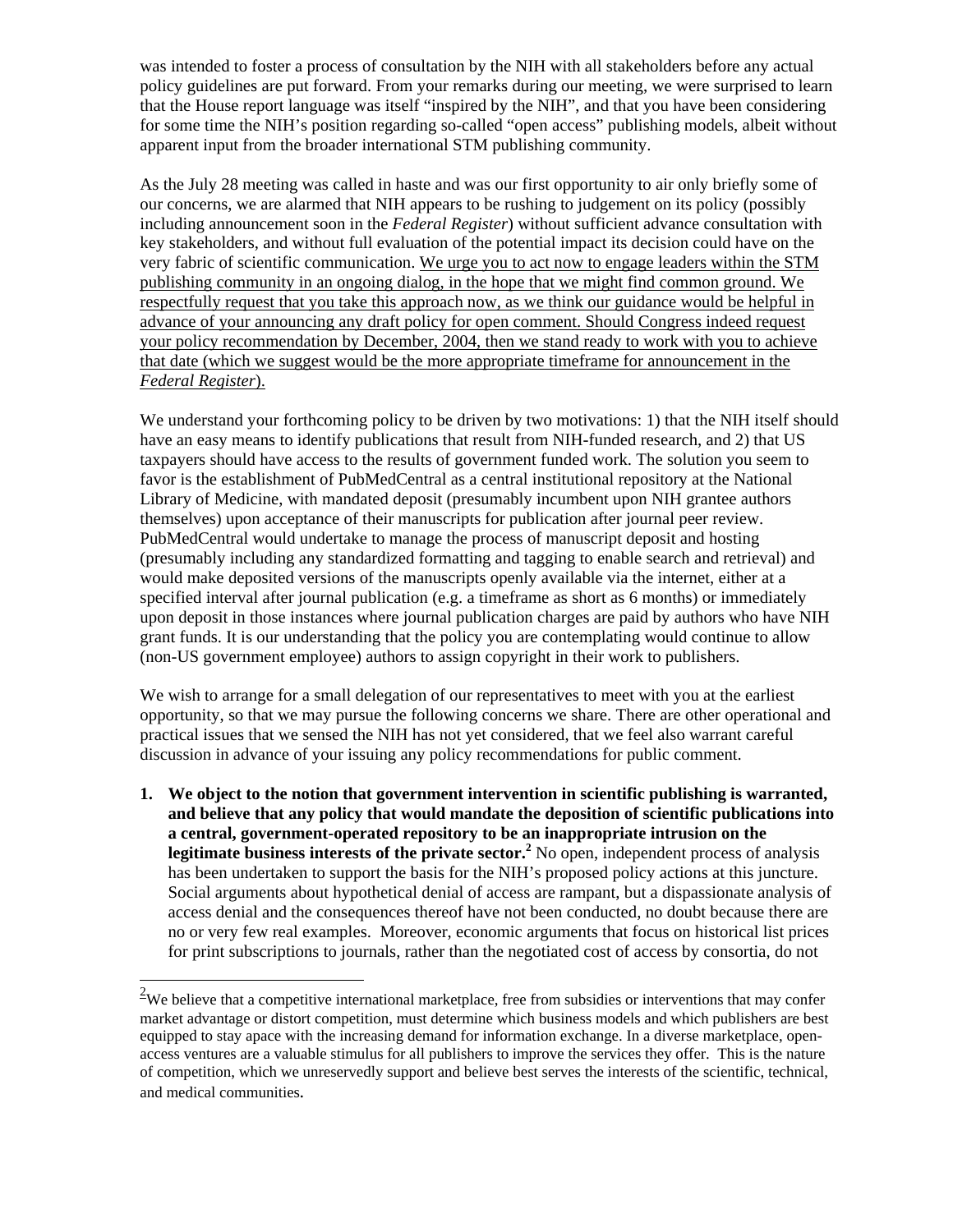reflect the reality of the last five years. We are greatly troubled that either NIH policy, or a Congressional mandate (or both) may be used effectively to constrain the intellectual property rights of (non-US government employee) authors who are now unfettered in their freedom to transfer their copyright or assign exclusive publishing rights when publishing in any journal and with any publisher of their choosing. That such a move might be taken by the US government or one of its agencies, acting without any justification via evidentiary findings via an open process of analysis and debate, is alarming and without precedent in our industry. It is a clear instance of government interference with the interests of free enterprise, whereby both commercial and notfor-profit entities now compete openly in the more than \$8 billion international marketplace for STM information. A mandated repository also raises the specter of government encroachment on (including potential censorship of) scholarly discourse and academic freedom.

- **2. Alternatives to a mandated central government-run repository should be considered**. If permanent access to NIH-funded research is a concern for your agency, alternatives to your mandating compliance with an expanded PubMedCentral as the NIH's own central repository are numerous. The NIH need not mount a new central archive at taxpayer expense, but could rely instead on a distributed aggregation model, such as that undertaken successfully by more than 600 STM member publishers of *CrossRef* [\(www.crossref.org\),](http://www.crossref.org)/) a not-for profit network founded on publisher collaboration, with a mandate to make reference linking throughout the scholarly literature efficient and reliable.<sup>[3](#page-2-0)</sup> Given the adoption of the Digital Object Identifier (DOI) by virtually all major scientific and medical publishers, a linking strategy that would leverage the capabilities of the DOI as a permanent identifier, and also employ *CrossRef* as a linking backbone merits consideration by the NIH as a more cost-effective and scalable solution that should be explored as an alternative to the NLM's own PubMedCentral. A cross-linking approach also would enable each publisher to exercise appropriate control over versions, branding, and external web linking to its copyrighted content---none of which is enabled or protected if web traffic were instead diverted to article content made freely available via PubMedCentral. (We hasten to note that *CrossRef* itself imposes no policies regarding access to full-text content; rather, it enables a flexible range of access options, as determined by each publisher.) We also question whether the NIH considered other options, such as authors with extramural NIH funding depositing their work via society, publisher, or institution-based repositories, or the establishment of multiple "dark" deposit archives for failsafe preservation, or other strategies for distributed archiving efforts, as typified by the Stanford Library LOCKSS project [\(http://lockss.stanford.edu/\)](http://lockss.stanford.edu/). If so, why were these options rejected? Although no budget projections have been put forward to date, PubMedCentral, if expanded as outlined to serve as a central open access repository for all NIHfunded research, would no doubt prove to be both cumbersome and costly to manage and maintain at US taxpayer expense—to the detriment of research funding.
- **3. Requiring NIH-funded authors to deposit their accepted manuscripts in a central repository also has the potential to compromise the integrity of the scientific record**. Practical issues, such as measures to verify that the document deposited by each author represents the final accepted version, controls to ensure the fidelity of information, steps to correct clinical errors in dosage, nomenclature, etc.(problems effectively addressed by the publisher during copyediting) would need to be managed by the NIH—adding redundancy and cost. Presently, most publishers arrange to assign unique DOIs to article content made available on their web sites, and use those unique identifiers to establish linking relationships between pre- and post-publication versions of a work. If authors deposit their accepted manuscripts separately for processing and hosting on PubMedCentral the ability to distinguish among versions could be compromised or lost, article content could be modified inappropriately, and inaccurate medical information might be disseminated in error.

<span id="page-2-0"></span> $\mathfrak{Z}$ <sup>3</sup> *CrossRef* currently provides a citation linking backbone for nearly 12 million records via the implementation of the Digital Object Identifier (DOI), which serves as an Open URL-compliant web standard that lowers the barriers to content discovery and accessibility, and provides for permanence of digital content.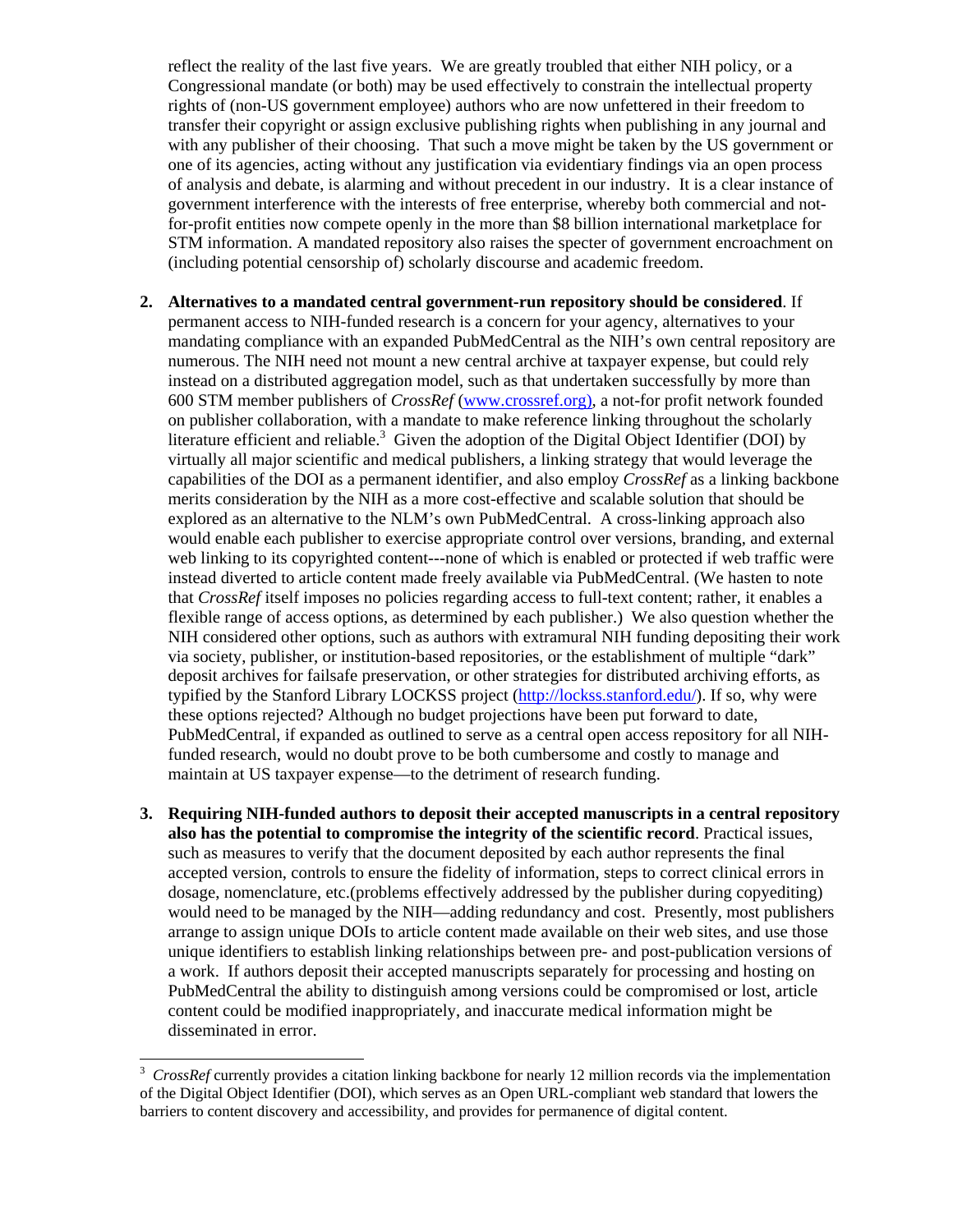- **4. We challenge the premise that because US taxpayers fund research, then the articles that result from all such funded studies, publishable only after the painstaking and costly process of peer review, should be made openly available by a US government agency to the world as a public good**. Many professional and scholarly publishers have US-based operations, and are both employers and taxpayers. They have made sustained investments in technology and added-value features to build their assets. At what economic detriment to them – and further cost to US taxpayers – would your plan be accomplished? To base policy on such a notion would be a terrible precedent for any US government agency to establish. While it may be appropriate that NIH policy address the need for standards to assure the digital archival preservation of NIHfunded research reports, we do not feel that the government has any justification for usurping the current role of publishers by itself openly disseminating the same peer-reviewed information that journals are now in the business of communicating.
- **5. The policy that NIH is contemplating has the potential to force publishers away from a subscription-based publishing model to an author-pays model of open access--thus far a monolithic and unproven economic model of publishing. In putting its "thumb on the scale" in this way, the government would be introducing bias into scientific publishing and would risk diminishing, not enhancing, the value that NIH-sponsored biomedical research now delivers to society**. In its present incarnation, the "author pays" model of open access publishing has critical shortcomings, and has not yet been proven to be acceptable to the majority of scientific authors, even when offered to them on an optional basis. There is as yet no evidence to support the purported merits of author-paid alternative publishing models. Their financial viability and sustainability remains unproven, and their "vanity press" nature has been criticized as being inconsistent with the value delivered to science and society by established "reader pays" models, which support selectivity and encourage editorial rigor. Even the highest article fees charged by open access publishers today cover only a fraction of the estimated total costs to publish an article of the quality, accessibility, and functionality that researchers are used to today. Remaining costs, estimated to be several billion dollars for the STM publishing industry globally, would have to be covered by foundation, university, and government subsidies. Also, for universal access to be a reality, publishers must continue to make information available in multiple media formats. Print is used by many researchers around the world, and by global citizens who are the beneficiaries of scientific and medical research. At present, the user-pays model supports the cost of dual electronic and print publication. . An author-pays model of open access publishing could well add an additional cost burden to funding agencies like the NIH, or research investigators and their institutions, that will detract from funds that would be better spent on research itself. Those corporations and institutions that are research users but not producers, who now pay for that access and thereby defray some of the costs of publication, will get a free ride on the backs of research-producing institutions and countries.
- **6. Publishers stand ready to work with the NIH and relevant patient organizations to explore new ways to enable consumer access to technical information presented in the right context, and to measure its effectiveness. Furthermore, the assertion that access to the medical literature is unduly restricted is a red herring**. The last decade in STM publishing—the context in which the open access debate has emerged—has been marked by technological innovation that is far from over. The increase in use of the literature by researchers has undergone phenomenal growth, as online full text has become ubiquitous. Contrary to the assertions by proponents of open access, the *status quo* of access to published medical advances is not impeded by the subscription model; rather, all business models are in a state of flux as publishers experiment with expanding access by a variety of means. The published literature is routinely and readily available to all who need and want it, whether through paper subscription, online licenses, electronic pay-per-view, individual document delivery, free interlibrary loan, paid sponsorship or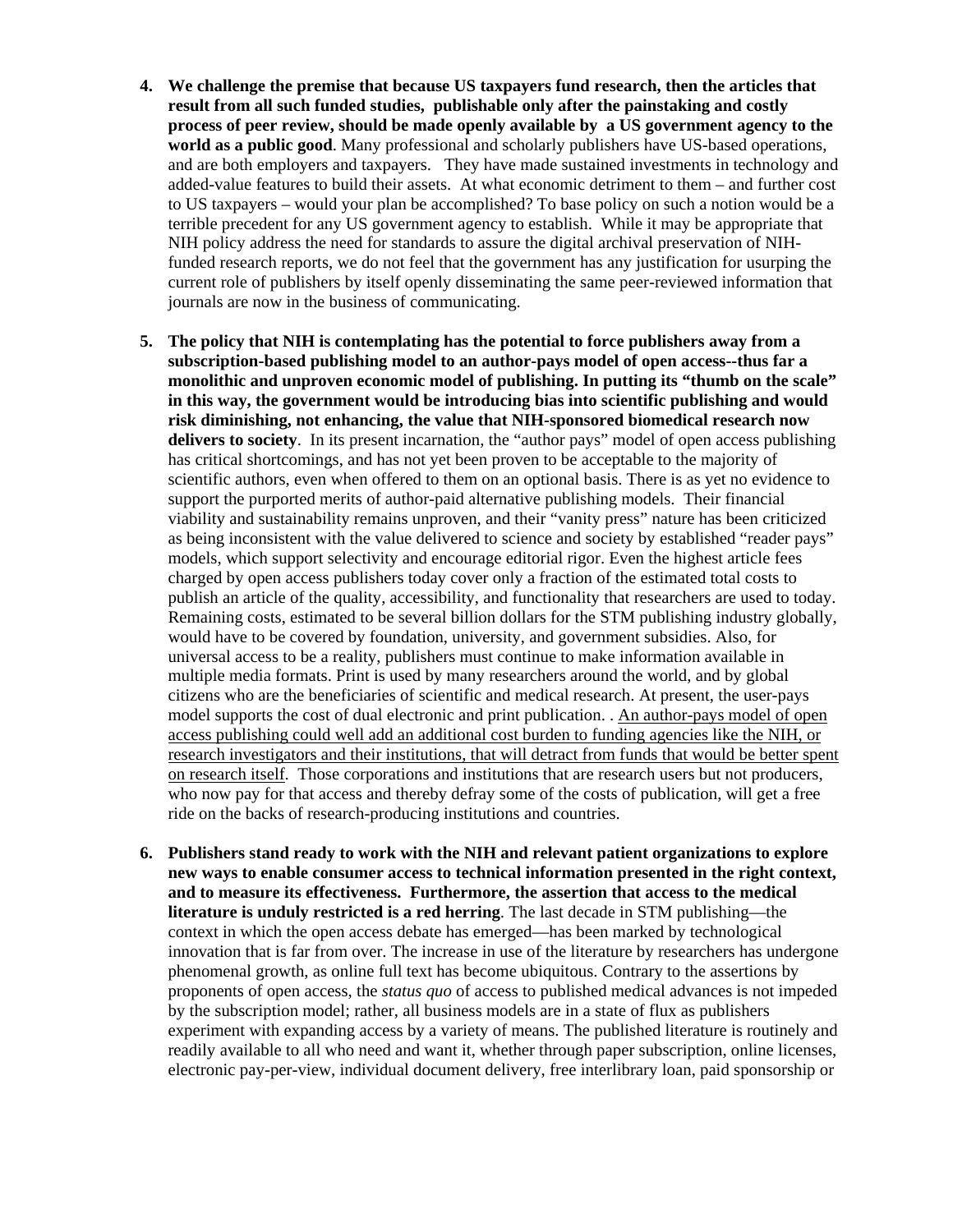(in the developing world) philanthropic donation of online  $access<sup>4</sup>$  $access<sup>4</sup>$  $access<sup>4</sup>$ . Today, more people have more access to more information than ever before in history. Many biomedical publishers (including but not limited to those that adhere voluntarily to the *DC Principles*) already have made considerable amounts of original research content openly available via the web. Most leading journals now make available immediately selected articles deemed to be of major importance to public health. Depending on their economic requirements, many publications also open their archival content within 12-24 months (some even less); those that do not typically offer individual articles for a nominal pay-per-view transactional fee. For the lay reader who is unprepared to pay for access, there are well-established provisions for access to the technical literature that involves no compensation to the publisher (e.g., interlibrary loan).

- *7.* **We urge you to work with the biomedical publishing community on experiments and more systematic analyses, with the shared goal of providing selective, evidence-based information access solutions that can truly improve healthcare delivery and outcomes. This approach is preferable to the NIH unilaterally mandating a "one size fits all" policy for immediate or 6 month delayed public access to all original research studies supported by NIH-funds.** We are not aware of any systematic studies that have demonstrated improved patient treatment outcomes as a result of access to original articles by the healthcare consumer. Would the NIH assert that all pharmaceuticals, medical devices, patents, and other discoveries that result from NIH-funded research be made freely available, and that the NIH itself set up a mechanism to allow the general public to select from among them at will? We think not---and therefore question why the NIH thinks technical medical information should be offered up to the public in so cavalier a fashion, with the risk also of undermining the economic foundation on which it rests. It is debatable whether members of the general public can actually benefit from reading the original research literature, as its arcane and specialized reporting is intended primarily for other researchers, and many findings are not relevant for immediate clinical application. Recognizing this, many consumer-oriented medical publishers, professional medical societies and associations, and major patient advocacy organizations, now expend considerable effort to generate educational medical content in aid of the lay healthcare consumer. (The NIH's own Medline Plus is an example of this sort of information service.) As an alternative to PubMedCentral as a central repository for disseminating any and all research studies, unfiltered, to the general public, we believe there are opportunities to work in tandem with those who serve the consumer health marketplace to facilitate access to original research results---presenting such information in an understandable context for the "expert patient". For example, criteria and standards for publisherenabled linking of published original articles reporting NIH-sponsored research outcomes to other educational/interpretive content, or to database registries of important clinical trials would be areas of fruitful collaboration, particularly if combined with criteria for assessing impact on medical outcomes.
- **8. We wish to clarify whether your policy will be an "unfunded mandate" or will carry with it additional funding to support scientific communication.** If funding is to be infused, we feel strongly that NIH research investigator grants should not earmark funds that would favor any given publishing model, nor introduce provisions, guidelines, or strictures that would be fundamentally anti-competitive in nature. NIH policy should not restrict an author's freedom to publish with (and transfer copyright to) any publisher of his or her own choosing. We also note that the possible requirement that payment of publication charges with NIH funds would necessitate immediate open access to the article via PubMedCentral would be particularly deleterious for those journals (many of them society-owned) that now rely on such revenues to offset costs that otherwise would be borne by subscribers. Indeed, "open access by mandate" carries with it the risk of unintended consequences, such as the demise of scholarly and medical

 $\overline{\phantom{a}}$ 

<span id="page-4-0"></span><sup>&</sup>lt;sup>4</sup> Online access is provided *gratis* to research institutions throughout the developing world by publisher participants in the WHO/HINARI initiative (www.healthinternetwork.org)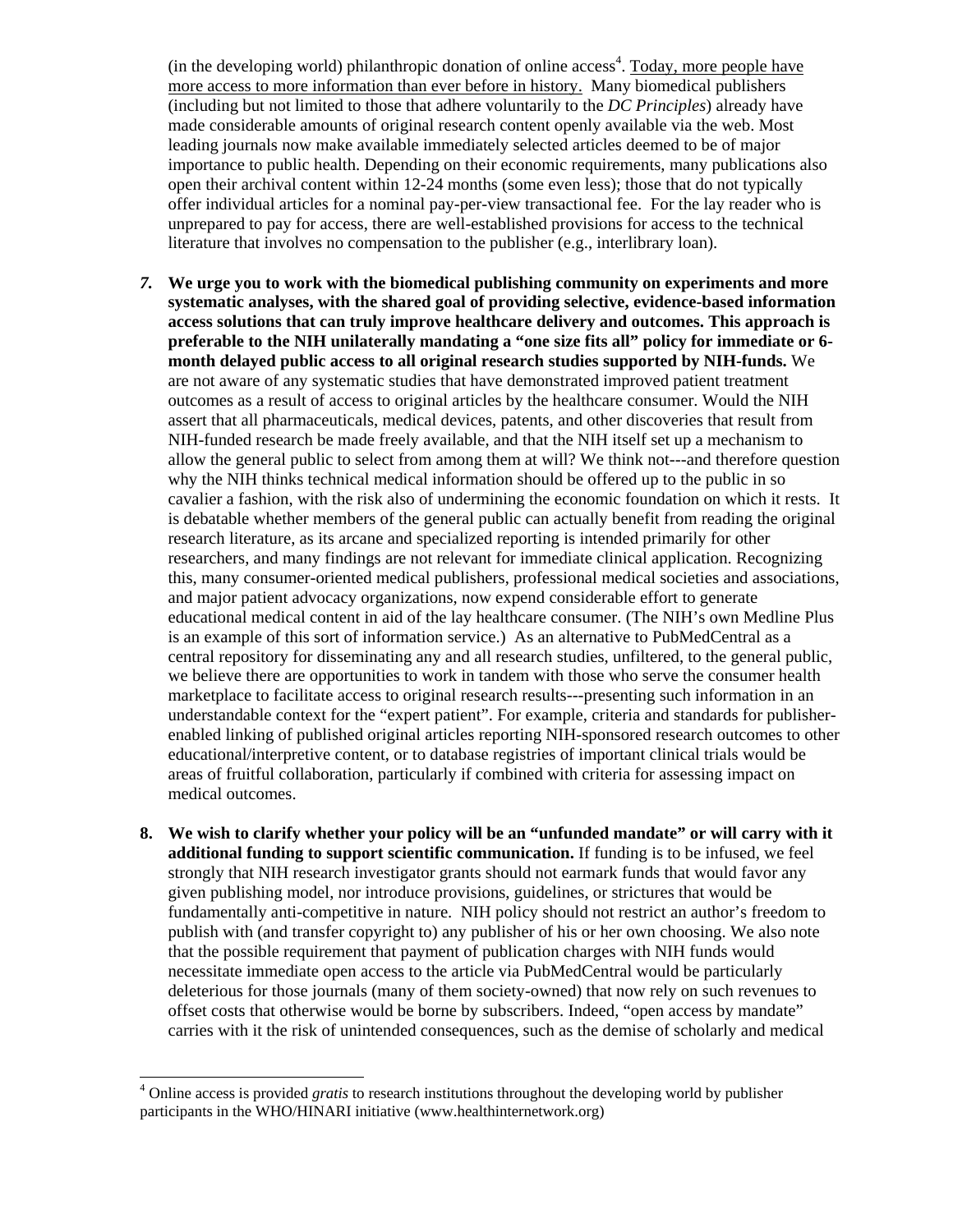societies that rely on the income from their journals to pay for their operations and activities, which add great value in their disciplines.

**9. We would welcome a dialog with the NIH regarding the governance and ongoing operation of PubMedCentral , which to date has essentially served as a full-text repository for the selected benefit of only those publishers willing to make their content freely available via open access. [5](#page-5-0)** Given the important role seen for PubMedCentral, which lacks diverse publisher representation, we ask for a more consultative process in its planning and governance that would involve broader input from the STM publishing community at large, not just from open access publishing advocates. At present, publisher participation in PubMedCentral as a full-text repository is voluntary, and certainly should remain so. However, we feel that the appropriateness of the NIH's continued use of US taxpayer dollars in operating PubMedCentral is questionable, given its current scope and focus. PubMedCentral is arguably an example of governmental activity that has been duplicating and competing with the efforts of the private sector. That said, the voluntary uptake and use of PubMedCentral as a full-text repository by the international STM publishing community (including major medical societies) has been modest at best---confined largely to those willing to experiment with open access models, or leverage its capabilities for their own business interests. In large part, this is because the majority of STM publishers, both commercial and not-for-profit, remain concerned about inherent bias in PubMedCentral's governance structure and policy agenda, both of which overtly favor those publishers willing to adhere to "open access doctrine". (We should note that this is in sharp contrast to the widespread publisher cooperation achieved by *CrossRef* (www.crossref.org) and between publishers and the NIH's own *PubMed* and *Medline* abstracting and indexing services, which are perceived to present a more level playing field, and to complement the business interests of publishers.)

As you assess the concerns we have raised above, we share also a comment from Richard Horton, editor of *The Lancet,* taken from a personal communication:

*"Open access (to the knowledge of the great nineteenth-century teachers of medicine and surgery, for which they charged students vast amounts of money to hear) was the very reason why Thomas Wakley*  launched the The Lancet in 1823 – but at a small cost to the user. As a physician and editor, I want *to see stronger medical and research cultures within our society. For all those who take part in the*  debate about open access, I would urge that they answer this one question: what is the system of *publication that best serves the person on whom the entire edifice of medical publishing depends – the patient?…The sum total of the responses, will, I suspect, give a complex picture, one that is unlikely to fully support either user-pays or author-pays models. But the debate will force important further questions about the assumptions on which all models are based. Existing user-pays approaches have critical benefits to both science and society."* 

We would welcome the opportunity for an ongoing dialog to discuss these important and complex public policy issues with you and your colleagues from the NIH as you formulate your draft

 $\overline{\phantom{a}}$ 

<span id="page-5-0"></span><sup>&</sup>lt;sup>5</sup> The NIH's efforts with PubMedCentral (established during Dr. Varmus's tenure at the NIH and now supported within the National Library of Medicine) originated in confluence with a protest movement by principals of what emerged as the Public Library of Science, who asked scientists to boycott those publishers that would not allow unrestricted free access to their journal articles six months after publication. PubMedCentral, housed at the NIH campus in the NLM's National Center for Biotechnology Information, has sought to be a voluntary, comprehensive full-text depository archive of the biomedical literature, yet has not achieved that goal. It essentially acts as an open access distributor for a small fraction of the biomedical literature—a cadre of approximately 80 journals, plus an additional 60 or so new titles launched by BioMedCentral (a commercial entity that is pursuing an author/sponsor-paid business model, and in doing so operates in close collaboration with PubMedCentral). This activity seems not to be in keeping with its proper role as a government-funded entity, as its operation and its governance are biased in favor of those with a particular business model, as evidenced by the composition of its Advisory Board since its inception.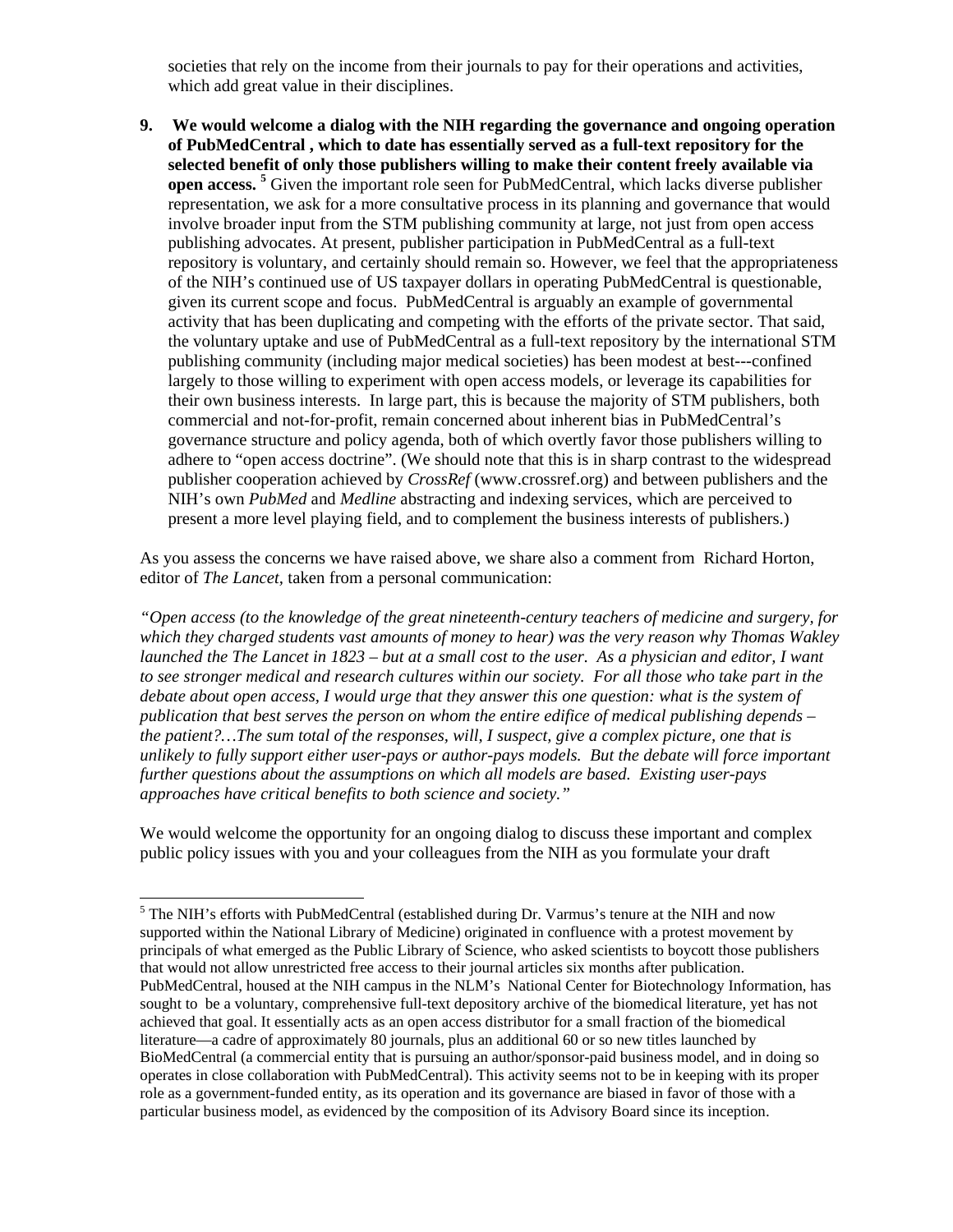publishing policy. We will be in touch with your office to request a time for a delegation of our representatives to meet with you.

Sincerely,

Marc Brodsky, Ph.D. Chair, Executive Council, AAP/PSP CEO and Executive Director The American Institute of Physics One Physics Ellipse College Park, MD 20740 Email: [brodsky@aip.org](mailto:brodsky@aip.org) Phone: 301.209.3131

Dian & Crawborn

Brian D. Crawford, Ph.D. Vice-Chair, Executive Council, AAP/PSP and President, American Medical Publishers Association (AMPA) Vice-President and STM Publishing Director Global Life and Medical Sciences John Wiley & Sons, Inc. 111 River Street, 8-02 Hoboken, NJ 07030 Email: [Brian.Crawford@wiley.com](mailto:Brian.Crawford@wiley.com) Phone: 201.748.8810

Martin Fra

Martin Frank, Ph.D. Coordinator, DC Principles Coalition Executive Director, American Physiological Society 9650 Rockville Pike Bethesda, MD 20814 Email: [mfrank@the-aps.org](mailto:mfrank@the-aps.org) Phone: 301.634.7118

cc: Honorable Arlen Specter (R-PA), Chairman, US Senate Appropriations Subcommittee on Labor, HHS, and Education

Honorable Thomas Harkin (D-IA), Ranking Minority Member, US Senate Appropriations Subcommittee on Labor, HHS, and Education